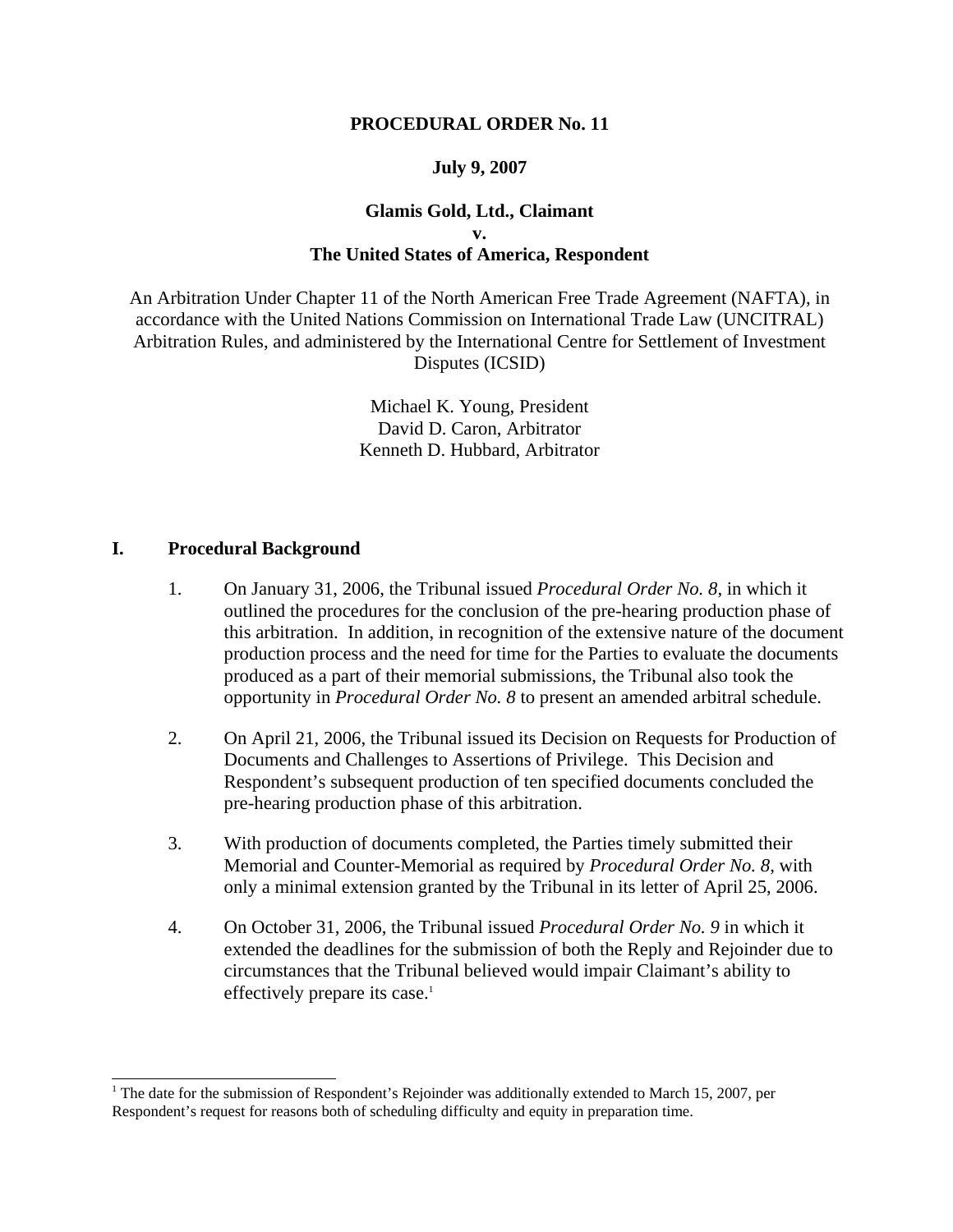- 5. In light of these extensions, on December 15, 2006, the Tribunal sent the Parties a letter confirming adjustments to the arbitral schedule to which the Parties had agreed previously in informal discussions with the Assistant to the Tribunal. This letter confirmed that the final arbitral hearing would be held in Washington, D.C. on August 13 to 17, 2007 and, as necessary, September 17 to 21, 2007. In confirming these dates, the Tribunal stated its appreciation for the concerns expressed by Respondent regarding the division of argument between the two weeks. The Tribunal assured the Parties that it would determine the division in a manner that ensured fairness for both Parties, both in general at present and again, in specificity, at the Pre-Hearing Procedural Hearing. The inclination of the Tribunal was to structure the hearing on an issue-by-issue basis, with the exact number, order and time limit of each issue to be determined at the Pre-Hearing Procedural Hearing.
- 6. In *Procedural Order No. 10*, issued by the Tribunal on February 22, 2007, the Tribunal confirmed the adjustments to the arbitral schedule. Specifically, the Tribunal requested the Parties to submit witness lists on June 14, 2007, specified June 28, 2007, for the Pre-Hearing Procedural Hearing, and established that the final arbitral hearing would be held on August 13-17, 2007 and, as necessary, September 17-21, 2007.
- 7. On June 28, 2007, the Parties and the Tribunal met at the World Bank in Washington, D.C. for the Pre-Hearing Procedural Hearing. The Tribunal and the Parties discussed the schedule of the hearing, time allocation between the Parties, witness examination, public access, and other logistical issues pertaining to the final arbitral hearing.

# **II. The Views of the Parties**

- 8. With respect to the length of the hearing, the Parties worked diligently to limit the hearing time as much as possible. Respondent presented a plan for a six-day hearing—using one weekend day—in an attempt to limit, or eliminate, the second week of hearings. Claimant expressed concerns about reducing the time for the scheduled hearing too greatly, but worked to find a reasonable compromise with this suggestion. $2$
- 9. With respect to witnesses, the Tribunal expressed its desire to hear testimony mostly from witnesses who could speak to factual issues, as opposed to legal standards, and to limit testimony of these witnesses primarily to cross examination,

 $2$  The Parties and Tribunal also discussed how to divide the hearing between two weeks, whether based on issues or factual predicates. The final conclusion that the hearing, excluding closing arguments, could be substantially completed in one extended week, however, made this discussion moot.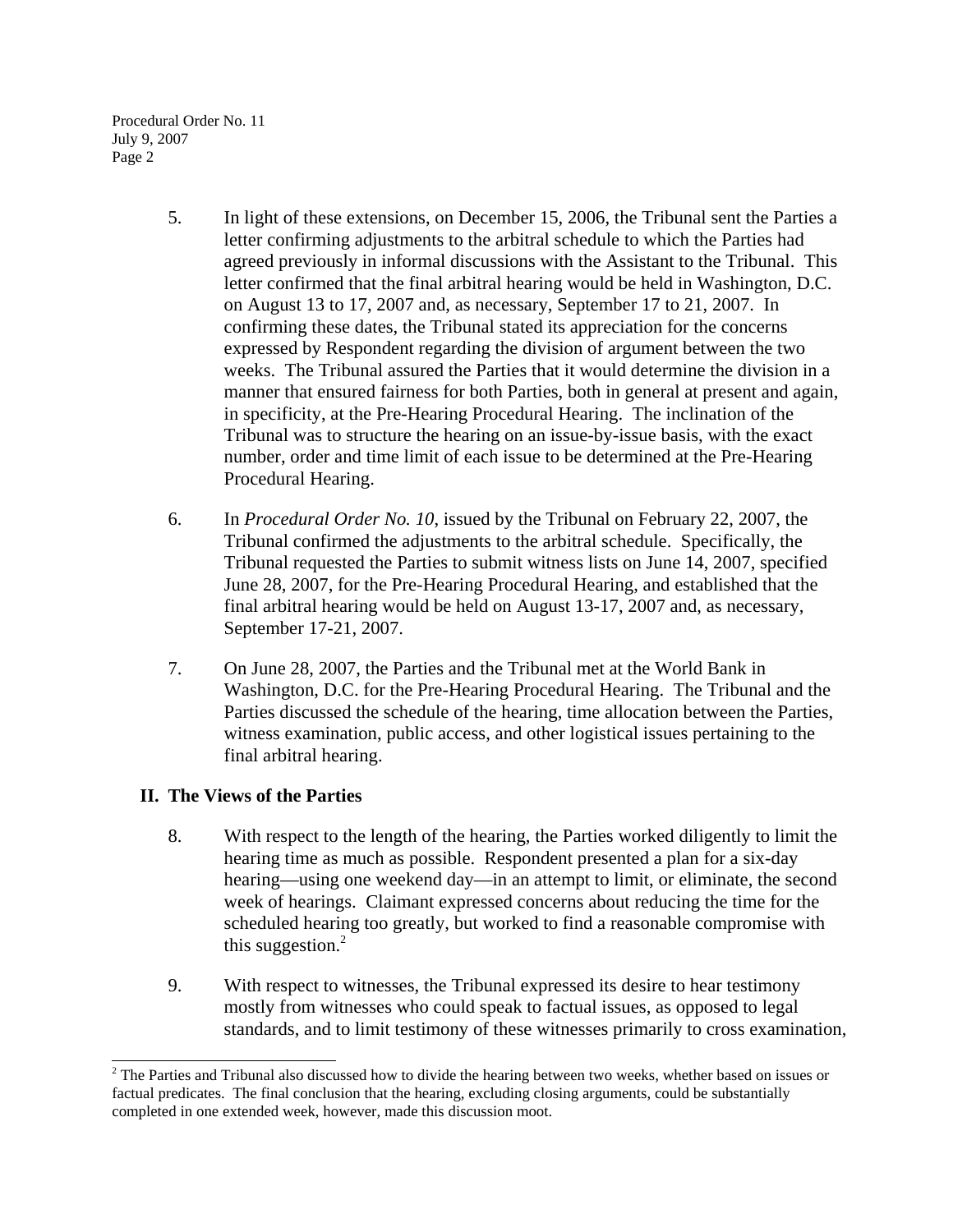> with any direct testimony to be presented in written statements. The Parties agreed to the limitation to factual witnesses, though Claimant wished to reserve its right to call Professor Sax for cross examination on his reply expert report to Mr. Olson's report or, alternatively, present Mr. Olson to respond to Professor Sax's report. The Parties additionally agreed to present direct testimony in writing, but requested that they be permitted to present a certain amount of direct examination to summarize each witness' testimony and highlight issues of particular importance.

- 10. Two other issues arose with respect to specific witnesses. Respondent requested leave to present additional limited direct testimony of Mr. Conrad B. Houser, of Norwest Corporation, regarding newly available information updating facts previously addressed in his expert report, namely recent developments of the Golden Queen Mining Company's Soledad Mine. Claimant did not object to this request, as long as Mr. Houser's testimony was provided in writing sufficiently prior to the hearing.
- 11. Claimant requested Respondent to present Mr. Robert W. Anderson of the Department of the Interior ("DOI"), as Claimant did not have access to him. Claimant wished to have the opportunity to question Mr. Anderson regarding the federal processing of the Imperial Project about which, Claimant argued, Respondent had not provided anyone to speak. Claimant asserted that Mr. Anderson was uniquely qualified to speak to the issue as he had worked with the BLM in California during the review of the Imperial Project and was still currently working with DOI in Washington D.C., and he had also served on the Section 3809 Regulations drafting committee. Respondent objected to the request both in terms of authority and because of the timing of the request. First, Respondent argued that a party cannot compel the testimony of the other party's employees nor can it compel another party to present a witness, citing UNCITRAL Arbitration Rules, Article 25(2). Second, Respondent asserted that the hearing was not the proper time to provide new testimony, which should have been requested during the production phase.
- 12. The Tribunal additionally requested the Parties' comments regarding whether witnesses and experts should be permitted to attend the hearing prior to their testimony and/or stay afterwards. The Tribunal stated its understanding that, generally, such witnesses were not allowed to attend the hearing prior to their testimony, but could remain after. During the hearing, Respondent expressed concern over a possible imbalance if witnesses were allowed to remain after the testimony but not attend the hearing prior, as Claimant would be presenting its witnesses substantially prior to when Respondent would present its witnesses. Respondent responded by email subsequent to the hearing, however, that it did not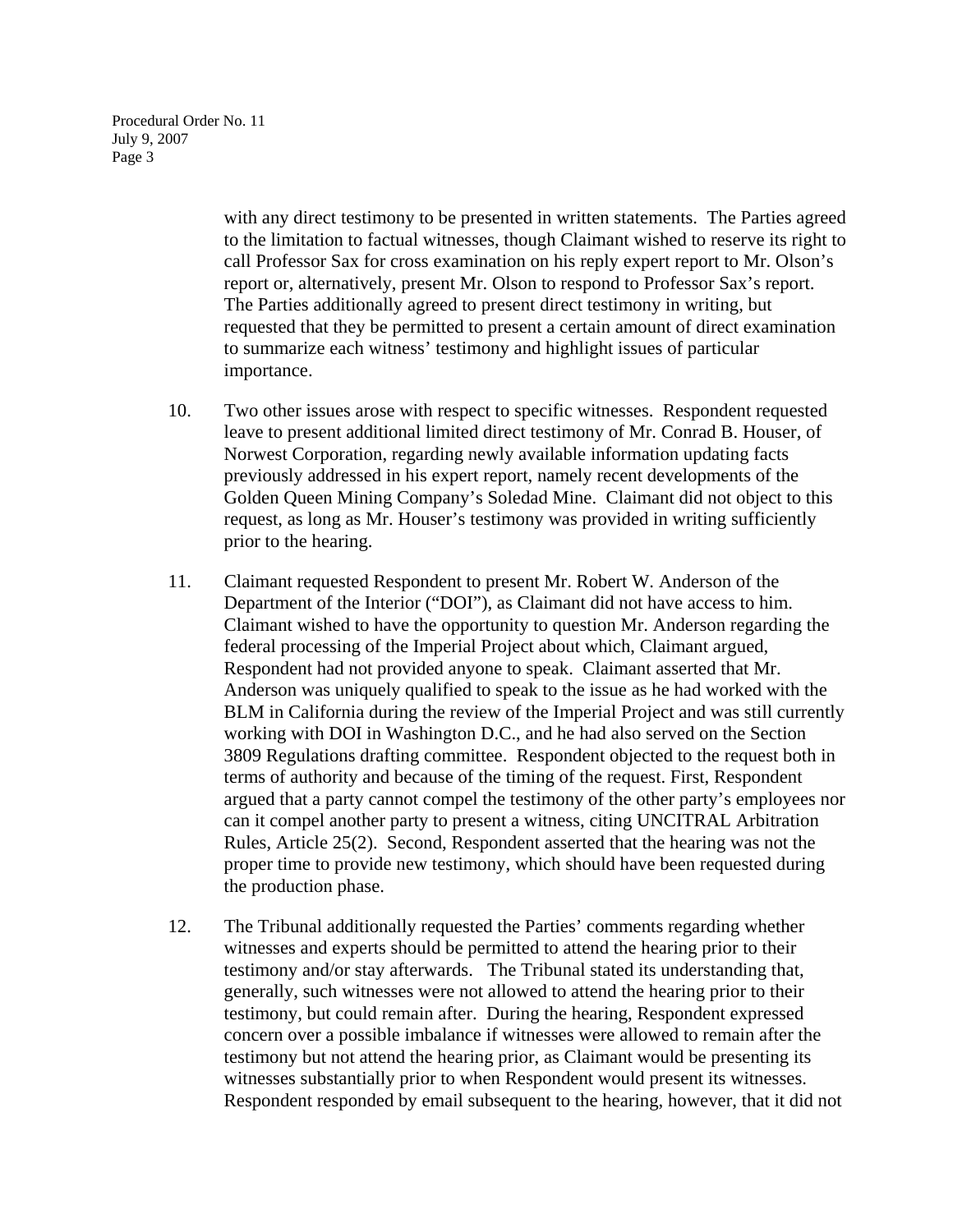> consider necessary such a post testimony restriction for witnesses. Claimant did not express an opinion on the subject.

- 13. Finally with respect to witnesses, the Tribunal asked for the Parties' views on whether witnesses should be sworn in prior to their testimony. Ms. Obadia read the swearing in statements as provided for witnesses and experts, per the ICSID Arbitration Rules 35(2) and 35(3), respectively. Neither party objected to these statements.
- 14. The Tribunal questioned the Parties as to how they intended to provide documents that would be used in the hearing. Respondent explained that it would provide those documents that it intended to use and could produce trial binders. Claimant expressed its intent to call up documents electronically. Both Parties agreed that they would only reference documents that had already been produced.
- 15. Finally, with respect to public access to the hearing, ICSID explained that a separate room had been reserved into which a television broadcast would be made through the Bank's video channel. Neither Party objected to public access in this form. Both Parties did, however, recognize that public viewing would not be possible during the discussion of specific confidential information, including the presentation of company financial information and details as to the exact locations of cultural sites and artifacts. With respect to confidential cultural information, the Parties also discussed the request of the Quechan Indian Nation to view this otherwise restricted testimony and, again, neither Party objected to the request, as long as it was logistically feasible.

# **III. Decision**

- 16. With respect to the schedule of the hearing, the Tribunal greatly appreciates the efforts of the Parties to think creatively and work together to keep the hearing length to a minimum. After discussion with the Parties, the Tribunal adopted an eight-day hearing schedule. There will be six days starting on Sunday, August 12, 2007 and continuing through Friday, August 17, 2007. In addition, the first two days of the scheduled September hearing dates—Monday, September 17, 2007, and Tuesday, September 18, 2007—were maintained for closing remarks, as well as any rebuttal arguments, and final questions from the Tribunal.
- 17. Each hearing day will begin at 9:00 a.m. EDT and continue until 6:00 p.m., with a morning break from 10:30 a.m. to 11:00 a.m., lunch from 1:00 p.m. to 2:15 p.m., and a healthy break from 3:30 p.m. to 4:00 p.m. The days of closing arguments—September 17 and 18, 2007—may only require the morning hours of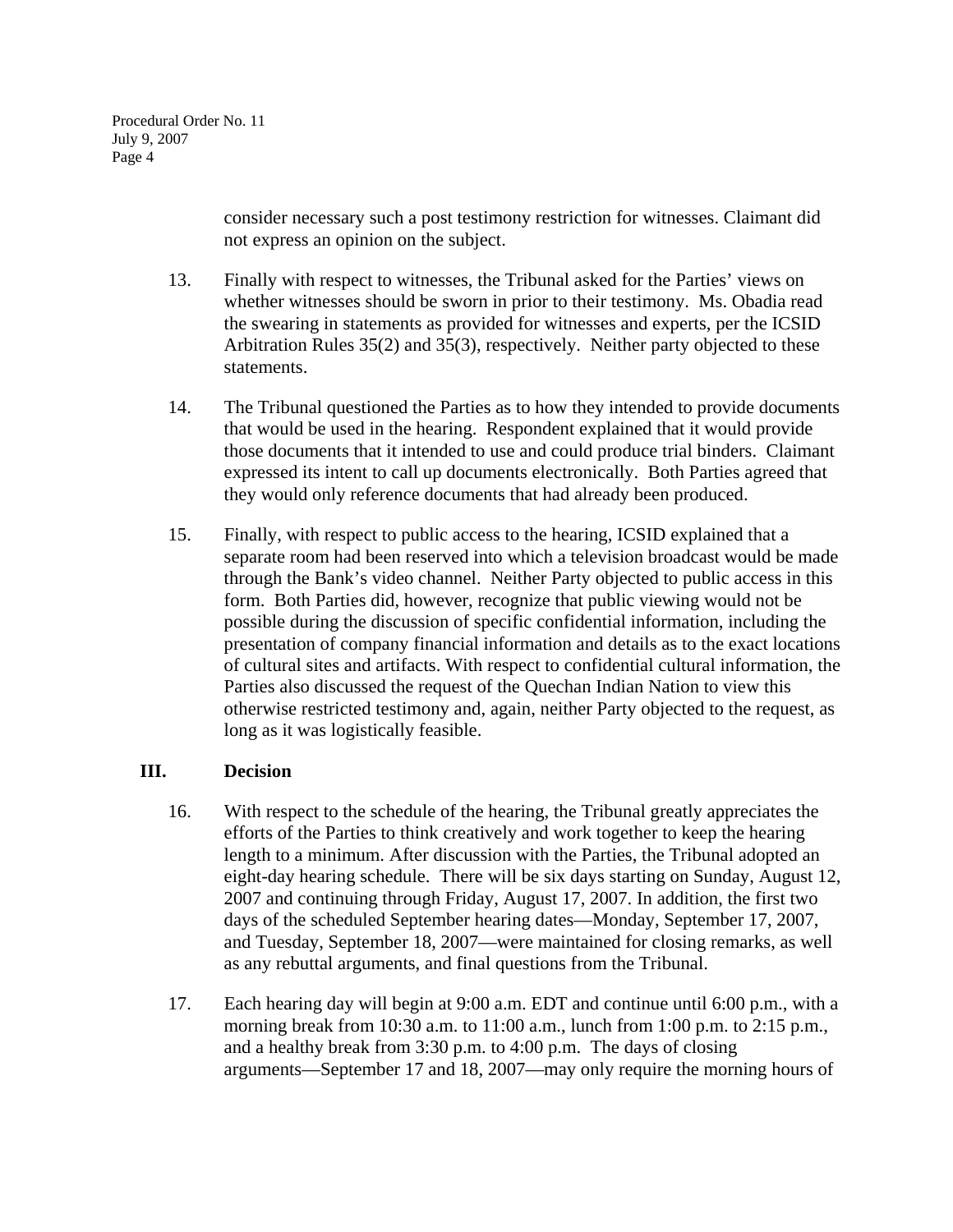each of the days, however, depending on the number and scope of the Tribunal's questions.

- 18. Within these scheduled days, it is expected that the Parties will present opening arguments on Sunday, August 12, 2007 and, time allowing, one or two witnesses will be called by the Claimant. Including this time used for opening remarks, the Parties will each have seventeen (17) hours to present their arguments in the first week of the hearing, as they wish. This total includes any time used for the cross examination of witnesses, as well as questions from the Tribunal to counsel. The Tribunal reserved five (5) hours, including all of the afternoon of Friday, August 17, 2007, for its questions to witnesses and procedural issues. During this first week, Claimant will present first, followed by Respondent. In the first two days of the second week of hearings, each Party will have an additional four hours to present its closing remarks, with Claimant again preceding Respondent in presentation, though each party may reserve up to one hour of its time for rebuttal statements following the other party's summation comments, should it so choose.
- 19. In an effort to limit the extent of direct witness testimony at the hearing, the Tribunal requests that all witness testimony presented by either party that is "new," in that it responds to new items in Respondent's Rejoinder or addresses events that have occurred subsequently to the filing of the Rejoinder, be provided to the Tribunal and other Party in writing, no later than Monday, July 16, 2007, and be provided only by witnesses already identified in the Parties' respective witness lists. In addition, any rebuttal testimony that the Parties intend to present at the hearing in reply to the written statements submitted on July 16, 2007, is also to be submitted to the Tribunal and the other Party in writing. These rebuttal statements are requested no later than August 7, 2007.
- 20. In addition to the witnesses' written statements, the Tribunal also requests no later than July 23, 2007, an estimate of the time each Party plans to use for the cross examination of each witness and the sequence of witnesses that it intends to call. The Tribunal intends to use this information to prepare a tentative schedule for witness testimony, thus hopefully reducing the time each witness needs to spend waiting to testify. The Tribunal confirms its desire that all witnesses speak to factual issues, but will permit limited legal testimony as the Parties wish.
- 21. With respect to Respondent's request that its witness, Mr. Conrad B. Houser, offer new testimony at the hearing, the Tribunal, noting that this testimony addresses new circumstances that have developed since the submission of Respondent's Rejoinder and that Claimant has not objected to such new testimony provided there is a written statement prior to the hearing, grants Respondent's request. With respect to Claimant's request that Mr. Robert W. Anderson be made available by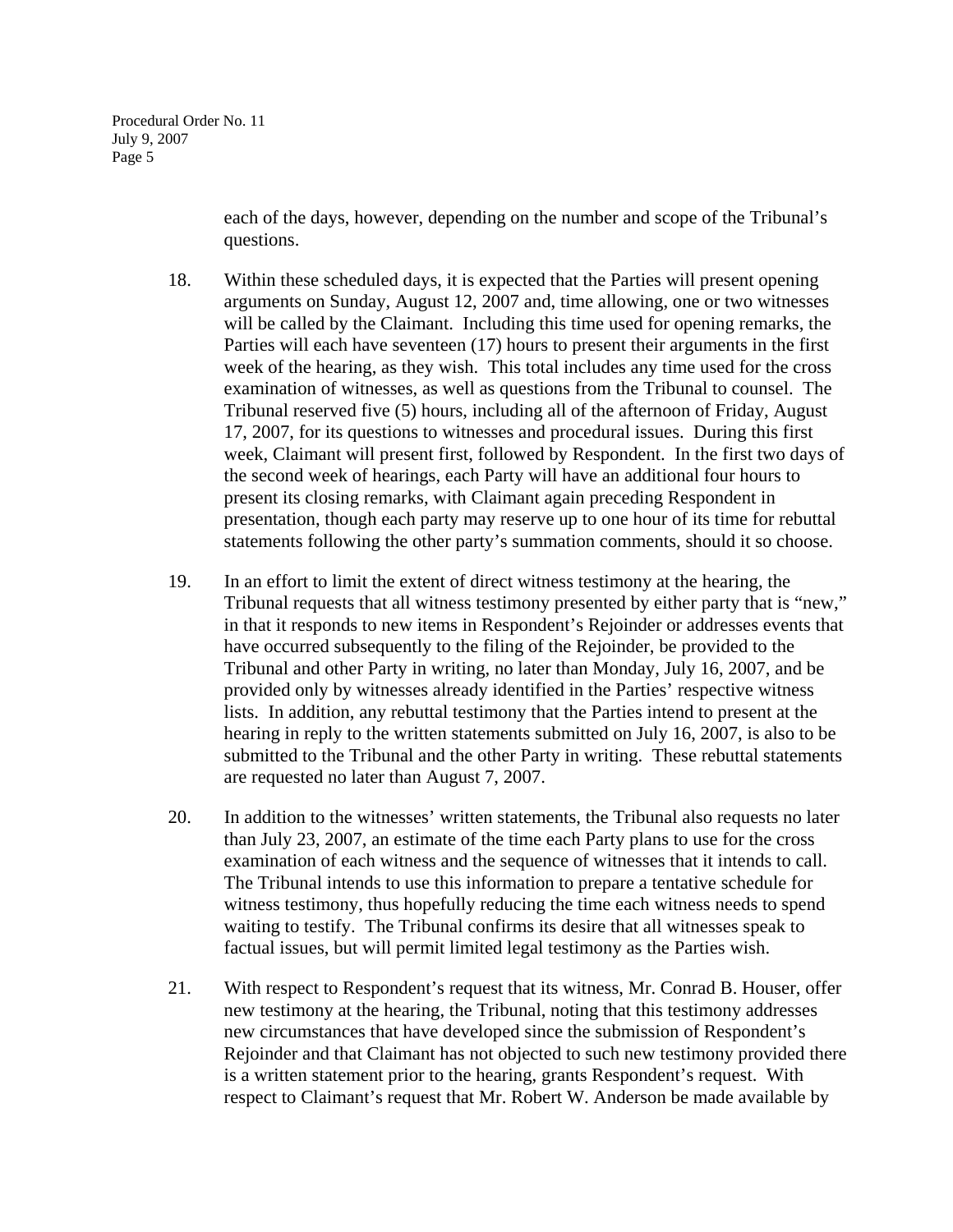> Respondent for testimony at the hearing, the Tribunal observes that the production phase of this proceeding was completed substantially prior to this point, and that, absent exceptional circumstances, it is not appropriate for new testimony to be offered at the hearing. No exceptional circumstances have been offered in support of this request. The Tribunal denies Claimant's request that Respondent make Mr. Anderson available for testimony at the hearing.

- 22. As regarding the attendance of witnesses at the hearing, the Tribunal decides that witnesses and experts will be permitted in the hearing room throughout the arbitration, except during discussions of confidential information to which the witnesses or experts have not been made privy. The Tribunal requests, however, that the Parties restrict communication with experts and witnesses to breaks and try to limit the overall number of people in the hearing room.
- 23. All witnesses will be sworn in per Rules 35(2) and 35(3) of the ICSID Arbitration Rules.
- 24. With respect to the provision of documents for reference in the hearing, the Tribunal accepts the differing approaches as suggested by the Parties, but requests that all documents used—whether physical or electronic—be provided to the Tribunal in a physical form that is clearly marked: (1) as to what the document is and (2) as to where it is to found in the pleadings.
- 25. The public is invited to view the proceedings in Room H1-200 in Building H on 600 H Street, N.W. Visitors should check in at the Building H visitor's entrance and receive a pass for entry to that room. Members of the Quechan Indian Nation that wish to view the proceedings are requested to do so in Room MC-C1-110 in the World Bank Main Complex. They should be prepared to present identification at that time to confirm their Tribal affiliations. The Parties and the Tribunal will make every effort to provide advance notice to viewers as to when confidential information will be presented and thus the broadcast will be temporarily turned off. To facilitate communications about when the broadcast will not be available, the Tribunal requests viewing members of the public to provide email addresses at which they can be reached throughout the hearing to Ms. Eloïse Obadia (eobadia@worldbank.org) and Mr. Malkiat Singh (malkiatsingh@worldbank.org) of ICSID, for notification purposes.
- 26. Finally, the Parties are requested to notify Ms. Eloïse Obadia and Mr. Malkiat Singh of ICSID, of their technological needs for the hearing. Specifically, the Parties shall advise Ms. Obadia if they intend to provide their own computers for viewing the live transcription, or whether ICSID should rent them, specifying the quantity. The Parties are also asked to mention the number of hook-ups each of